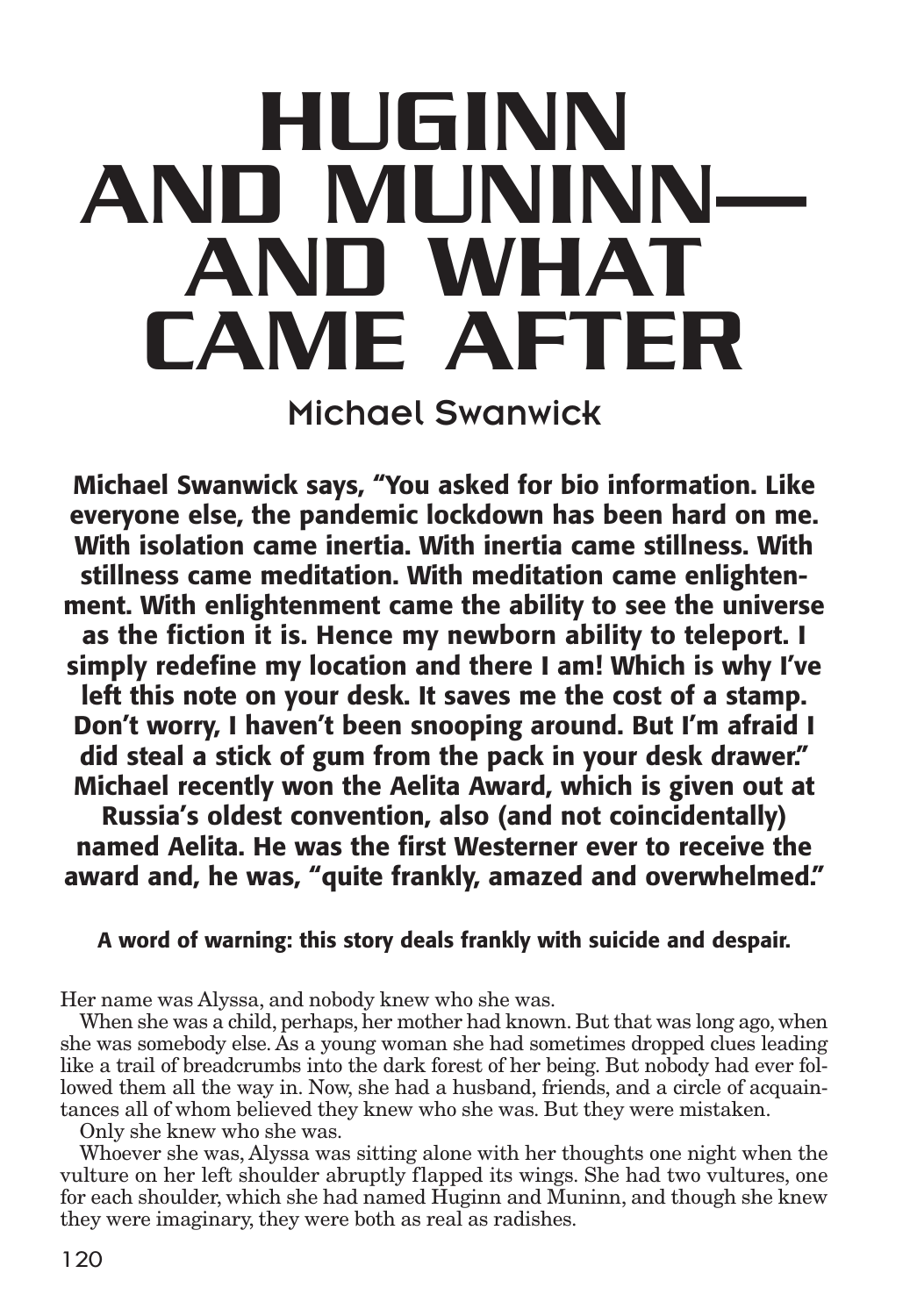Huginn clenched its claws into Alyssa's flesh hard enough to make her gasp and then leapt into the air. Muninn followed suit. Flapping noisily, they flew directly at the fireplace and then through the black glass mirror above it.

Alyssa felt a tremendous lightness enter her—lightness and something strangely akin to joy.Then, never one to back off from a mystery, she dragged the coffee table to the fireplace, stepped up on it, and clambered onto the mantel.

Up close, the mirror was a faint, silvery mist. It showed all the room behind her, reversed, but not her own reflection.Was she,then, a vampire? She had often suspected so.When her fingers touched the glass, it proved permeable, so she crawled through.

Alyssa hopped down from the mirror with an agility she had not experienced for years.

Disappointingly, the room on the far side of the glass was as common and uninteresting as that on the near side. There was a corpse lying facedown on the Bokhara rug. Knowing whose it had to be, she didn't turn it over.

Instead, she went outside, into the mirror-world night.

\* \* \*

Three moons hung low in the sky, and the air was heavy with the scent of roses. Alyssa did not much care for the scent of roses. She preferred active odors like that of turpentine when you cleaned your brushes after a productive day at the easel or that wonderful chem lab smell of acetate, ether, and methylated spirit when an experiment was running hot. But there were tremendous mounds of rose bushes all around the house she had just left, rising up above the roofline, obscuring its shape, and all the roses were black as anthracite coal—and those, she had to admit, were striking.

The lawn was tidily mowed, as would be expected in the suburbs, with a quiet, empty street before it. Across the street were blocks of condominium towers, halfburied in a dense rose forest.

A car pulled up, a dark maroon BMW.

Its driver emerged, dressed in a trim black suit, blood-red shirt, and black ascot. Hips slim for a woman but heavy for a man. Brilliantined hair, short for the one sex, but long for the other. Alyssa, who was quicker to discern gender than most, couldn't get a handle on him. Or her. Them.

"Mistral,"the newcomer said, slim fingers tapping broad chest. Voice deep for a female, high for a male. Mistral's skin was white and their eyes burned like black embers. "You're early. I imagine you have questions. If you're not too proud to ask."

Alyssa hated being led almost as much as she hated being condescended to. So she said, "The roses—are they really black?" God help her, they smelled black. "Or is it just the night that makes them look that way?"

Clearly amused and just a touch annoyed, Mistral snapped two fingers and every rose shone as brightly incandescent as an electric light bulb. Alyssa threw up a hand to keep from being blinded. When she could see again, she studied that confident face, noting the patrician nose, the sculpted cheekbones, and thought: androgynous. Here was androgyny made perfect."Does that answer your question?"

It didn't, of course. But Alyssa would figure it out for herself in time. She nodded. Mistral opened the passenger-side door of the car."Get in."

Alyssa didn't move."I don't trust you."

Mistral threw back their head in exasperation. "I know what you were up to before you crawled through the mirror. What could I possibly do to you that would be worse?" Then, when she still did not move, "Do you want me to go away? Forever? Say the word and I will."

Chastened, Alyssa got into the car. They drove down the road.

Miles flowed under the BMW's tires."You feel better, physically, than you have for a long time," Mistral said."Tell me I'm right."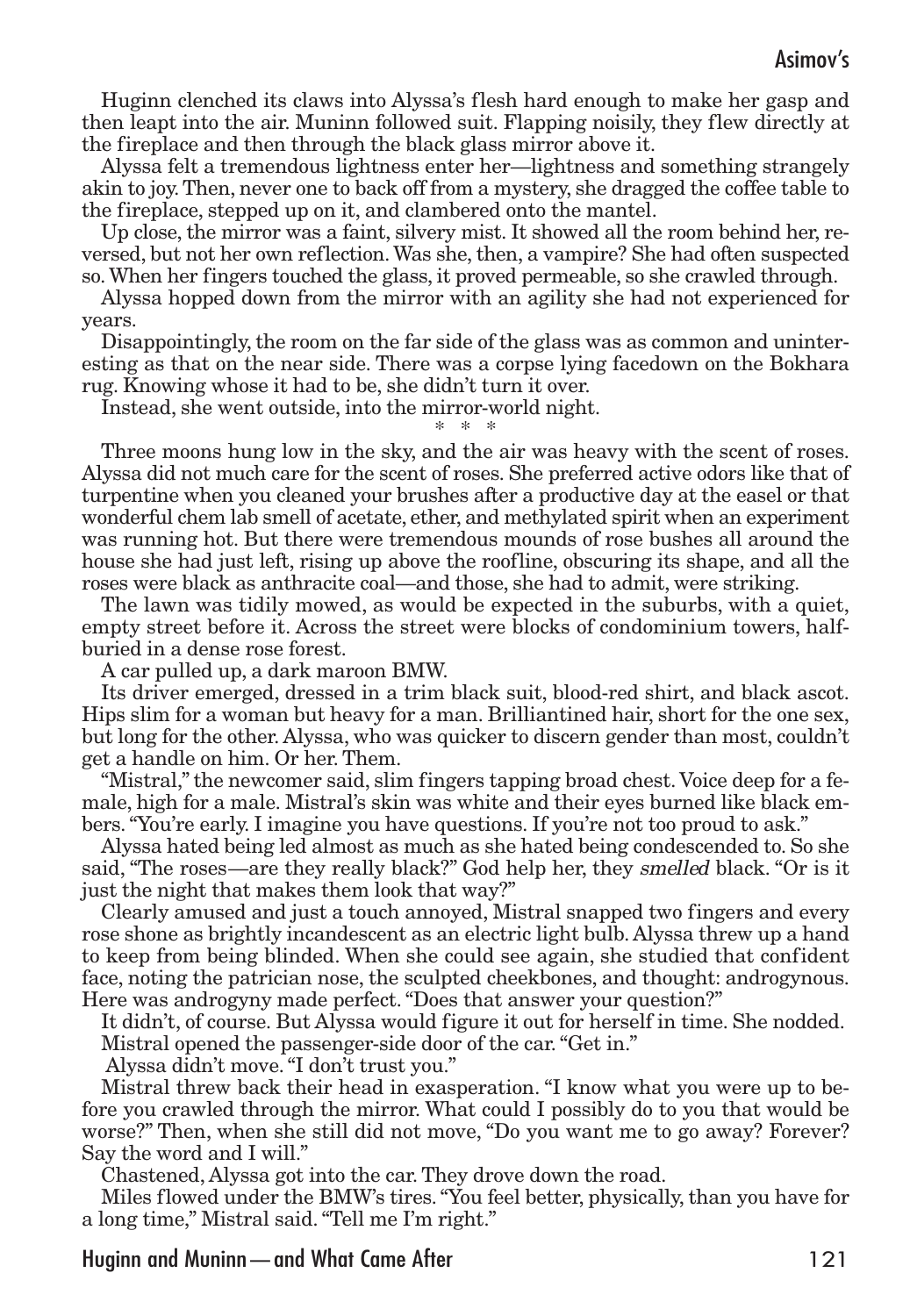"You're right."

"A side effect of passing through the mirror. You're ten years younger than you were a few minutes ago. You'll feel progressively better for quite some while. Time flows backward on this side, though it won't seem that way to you. People here grow younger and younger until they dwindle away. Those lucky few—like me, like you who have figured out how to cross between realms can balance their time on each side of the glass, so they need never die or be unborn."

"So . . . I'm not going to turn into a teenager someday?"

A scornful laugh."Only if you want to. But why would you? Imagine being a virgin again! I found my ideal age and, since then, I spend half my time on each side. I grow a little younger. I grow a little older. So long as I keep away from falling safes, I should live forever.

"Oh."

"There's more, but I think I'll wait until you're ready to hear it."

The BMW purred out of the rose forest and up a long, winding road to a hilltop restaurant topped by a flashing neon sign reading MUELLER'S. Above the lettering was a neon mule whose hind legs kicked in three shifts of tubing—out straight, up high, and back, over and over. To the far side of the lot, a line of trucks rested, some idling. Mistral found a space as far away from them as possible, and said, "Do you want to eat immediately? Or are you game for a little sport?

"I'm game."

They went around to the back of the car and opened the trunk. Inside were two cages and in them were Huginn and Muninn, hooded and jessed, but moving a little, as if uneasy. Alyssa drew in her breath. Mistral handed her a falconer's glove and, with reluctance, she put it on. Then they took Muninn from its cage and settled it on Alyssa's fist.

With Huginn on their own glove, Mistral slammed the trunk shut. Alyssa followed them to the edge of the parking lot. There was a grand view of the world there: A dark forest below stretched halfway to the horizon; beyond it was glittering cityscape. The sky was filled with unfamiliar constellations. One of the brighter ones looked like a broken, lower-case letter T."The Western Cross," Mistral commented.Then, removing Huginn's hood,"It's a perfect night for hunting."

"Vultures don't hunt. They're carrion eaters."

"Not here they're not. Passing through a mirror flips your essentials in interesting ways." Again, there was a gleam of (perverse? yes, perverse) amusement in Mistral's eyes. They threw up their arm, and Huginn disappeared down into the soot-black woods.

Not to look timid, Alyssa cast off Muninn, though she had no idea what they were after. "There's something you're withholding from me," she said. "Something important."

"In that way, this world is a lot like the one you left behind."

"You're not going to tell me, are you?"

"I believe we've already established that."

"Are you the Devil?" Alyssa didn't accept the existence of Heaven or Hell or God. On this last issue, however, she was an agnostic, teetering on the brink of belief.

Mistral's grin was so bright that the rest of their face faded to obscurity."Oh, now, that's a tough one. I certainly wasn't when I first came here. But that was long ago."

An enormous flake of darkness flew up from the forest, blinded Alyssa for an instant, and settled itself on her glove. Muninn dropped something at her feet. It was a snake. A cottonmouth. With wings. Following close upon its twin, Huginn dropped a winged rattlesnake before Mistral. The leathery remnants of the creature's wings thrashed weakly, so Mistral stepped on its head, crushing it with their wingtip. In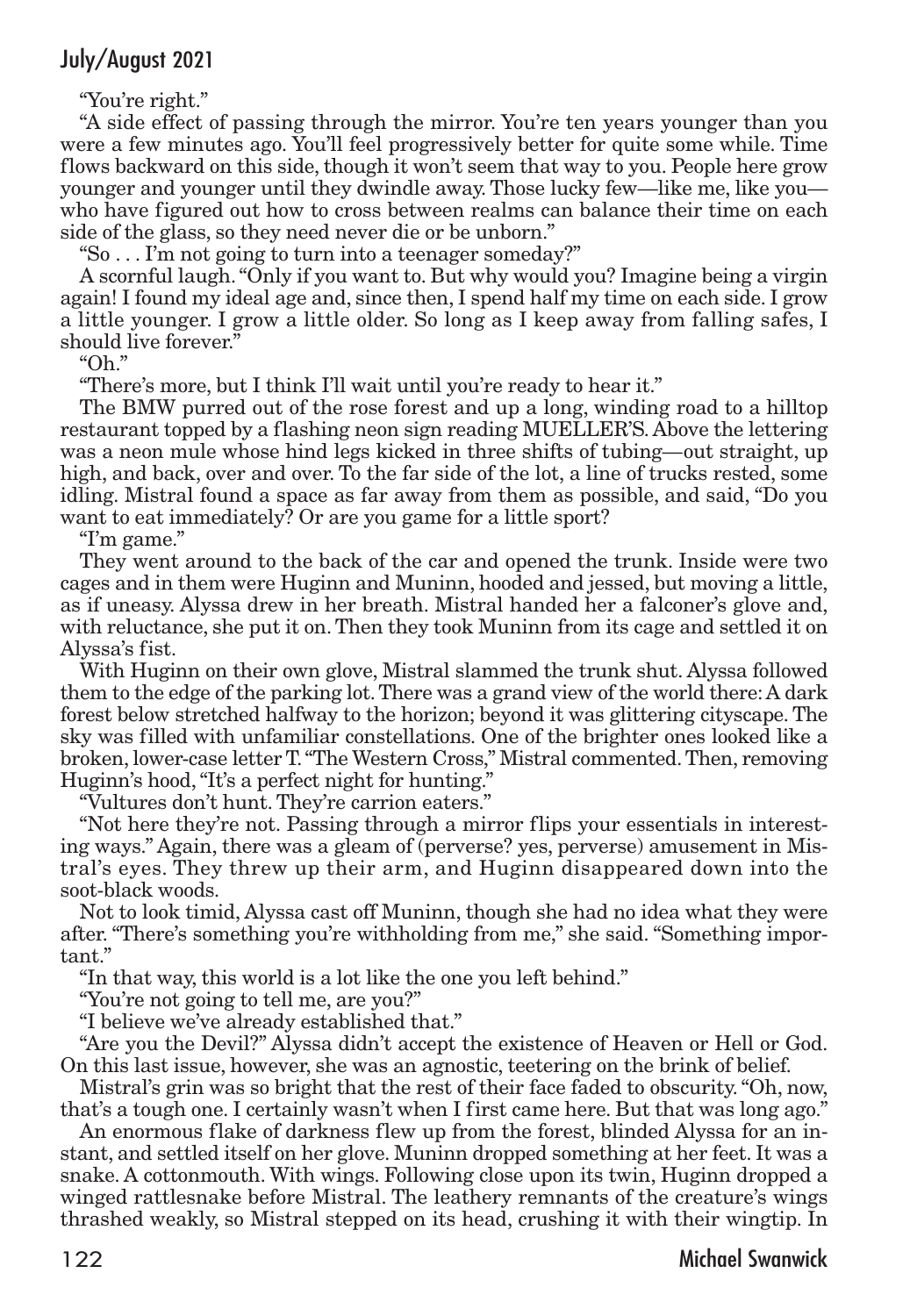response to something that had barely reached Alyssa's consciousness, much less her tongue, they said,"Why not? On the other side, you have mice with wings."

"Those are bats."

"We call these skrats."They both then fell into a silence that lasted long enough for the number of flying reptile corpses before them to grow, by Alyssa's count, to thirtyone. At last, Mistral said,"I'm bored. Let's go inside."

They returned the vultures to their cages and went in.

\* \* \*

Mueller's was a truck stop. So far as Alyssa could tell, it was identical to those in her world. There were tables and booths and two long buffets with sneeze guards, one loaded with foods that were heavy on fats and starches and the other with salads. The gift shop was almost as large as the restaurant. Mistral chose a booth and, when Alyssa sat, said, "Wait here. I left something in the car."

Alyssa waited. Time stretched itself thin.

"Looks like you've been stood up, hon." A waitress dropped a plastic-coated menu on the table. She was ruddy-faced, nondescript, plump."You got any money on you?"

"I . . . no."When she'd climbed through the mirror, it hadn't occurred to Alyssa that she might need any.

"Got friends you can call to come fetch you?"

Alyssa shook her head.

The waitress slid into the booth opposite her."New to this world?"

Not much later, having heard Alyssa's story through, the waitress led her outside. "Taking off early, Linda!" she called to the woman at the cash register who, without looking up from a clipboard, waved goodbye. They got into an old Honda Civic and headed down the road.

"Name's Francie.That's short for Francesca.Which is long for Frank,"the waitress said, and laughed at a joke that was entirely opaque to Alyssa.

\* \* \*

After they'd made love, Alyssa said,"I've got questions."

"Ask away, hon."

But when Alyssa tried to put her confusion to words, her thoughts were in such a tangle that she didn't know where to begin. Seeing this, Francie sat up and said,"I've been through this before, babe. How's about I start?"

"I'd like that, thank you."

"Okay. Take a good long look at me." Francie gestured."Sweet body, huh?" "Yes. It is."

"I could tell you liked it. Here's the thing, though. On the other side, I was male."

Alyssa's gaze went down to Francie's sex and back up to her face."That's not possible."

"How's your clit feel? A little sore, I'll bet. Growing pains. A year from now it'll be a full-sized schlong. You go through the mirror, it switches you around. Male to female, female to male. There's a box of tissues on the end table if you need them."

"I'm not about to cry."

"You're a better man than I was. I cried every night while my dick got smaller and smaller and my insides opened out. Didn't much like the tits neither. Still not crazy about the size of my butt, but there you are. I adjusted. Finding out I could still get it on with girls helped. Tried guys once or twice but didn't think much of it."

Alyssa wanted to feel shocked, but couldn't. All the universe was cold as ice and motionless at its center was her. It was possible that her skin stung a little, but she might have been imagining that. She cast about for another question. "There's something I don't understand. You go back and forth through the mirror, right? To all intents and purposes, that makes you immortal. What are you doing working as a waitress?"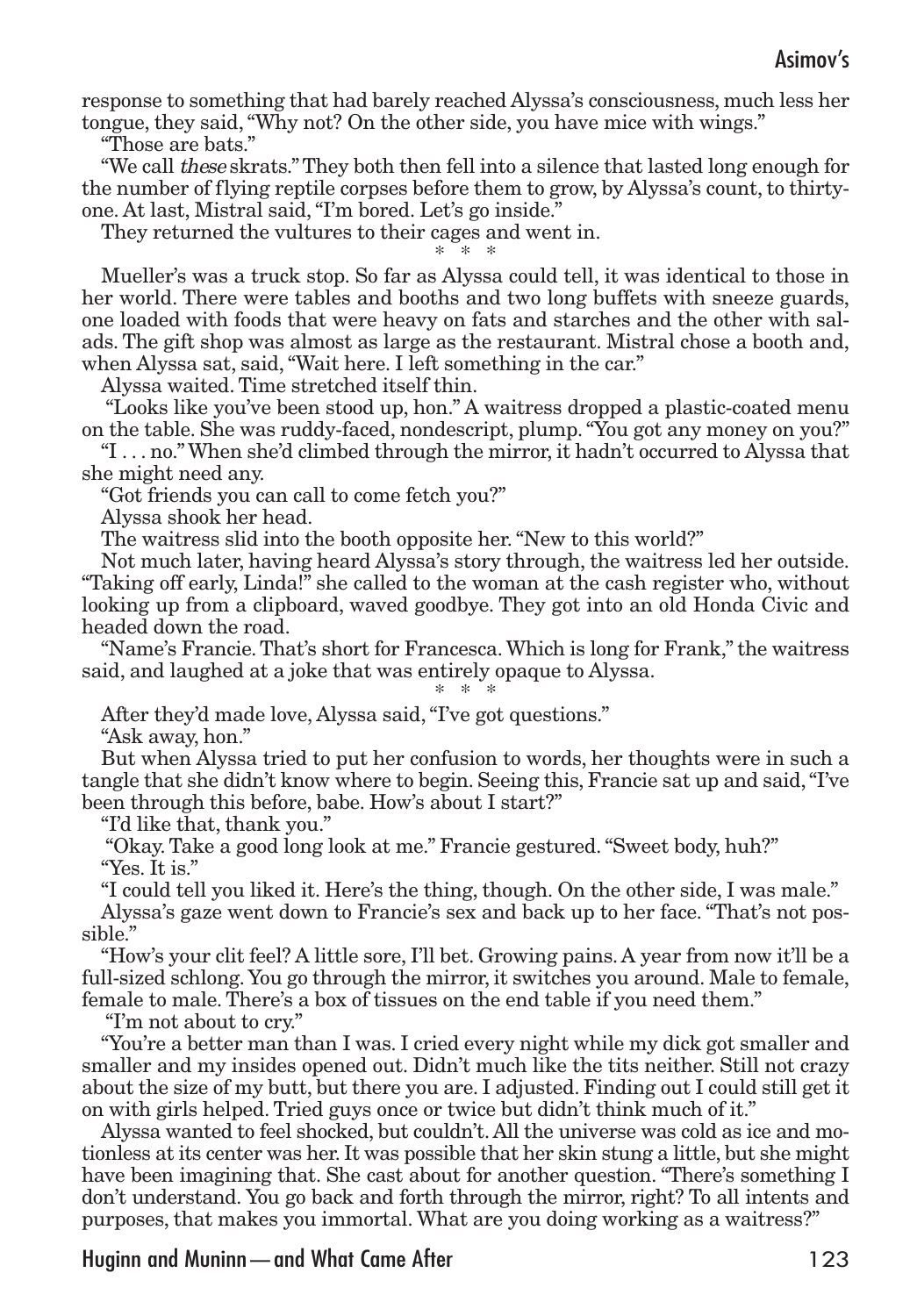#### July/August 2021

"Gotta earn a living, don't I? I was a truck driver on the other side, I'm used to hard work. Besides, I like the human contact."

"Oh." Then,"Tell me about Mistral."

"Mistral? Stay away from that one. Bad news. Crazy as a crate of clockwork hornets and twice as dangerous."

"Mistral dropped me off at Mueller's. I thought maybe you had an understanding." "Give me some credit. You looked lost. I tried to help. Everything else just happened."

"Are there are a lot of us?"

"Naw. Maybe one every two-three years. They all come through the truck stop for some reason. It never occurred to me that Mistral might be behind that." Francie rubbed her chin."That kinda worries me." She fell silent.

Alyssa got up, went to the window, and twitched back the curtains. She looked down on an alleyway as ordinary as anything she might have seen back home. Garbage bins, oil stains, a Subaru pulled halfway onto the sidewalk. When she turned back, Francie was struggling into her dress.

"What are you doing?" Alyssa asked.

"Mistral brought you to Mueller's in person. That's a first. It tells me we'd better get the hell out of Dodge."

\* \* \*

Francie drove in silence, intent upon the road, keeping a steady speed. It was easy to believe she'd been a truck driver in another life. Alyssa used the time to try to sort out her feelings about this new world she found herself in. It didn't make a lot of sense to her. But then neither had the old one. So she ought to fit right in here.

Some hours later, they pulled into what appeared to be a seaside resort town. The road ran along a black ocean for a while before Francie turned inland at a traffic light. Three blocks on, they parked in the driveway of a Queen Anne house with two small spots out front illuminating a hanging sign reading Floral Cottage B & B. "Got a friend here," Francie said.They went to the front door and rang."She's sure to give us a room."

It occurred to Alyssa that Francie was going to expect them to share a bed. But what had happened earlier had been done on impulse. She was far from certain she wanted an ongoing relationship with this woman. There wasn't the time to discuss that with her now, however. If only, back in the car, she had—

The door was opened by a woman who was all bright scarves, bracelets, and hoop earrings."City Mouse!" the woman cried.

"Country Mouse!" Francie replied.

The two women embraced. Then, in a flurry of questions, light answers, and sudden darts into the kitchen to put a kettle on, the linen closet for sheets and pillow cases, and the kitchen again to turn off the kettle when the offer of tea was declined, they were ushered into the interior, shown the bath, and given a room. The landlady's name turned out to be Pamela. She and Francie exchanged glances, linked hands, and then went into another bedroom together. "I'll see you in the morning," Francie said reassuringly, and the door clicked shut behind them.

Well, Alyssa thought. She washed her face, went into her room, and lay down on the bed. Why were these things always so easy for other people? Conversely, why were they always so complicated for her? All her life it had been that way; she had no idea why.

She had a lot to think about, most particularly the transition she was apparently going to make from female to male. Eventually, however, she fell asleep.And dreamed:  $*$ 

Shewas sitting in the living room back home, reading. But when she tried to focus on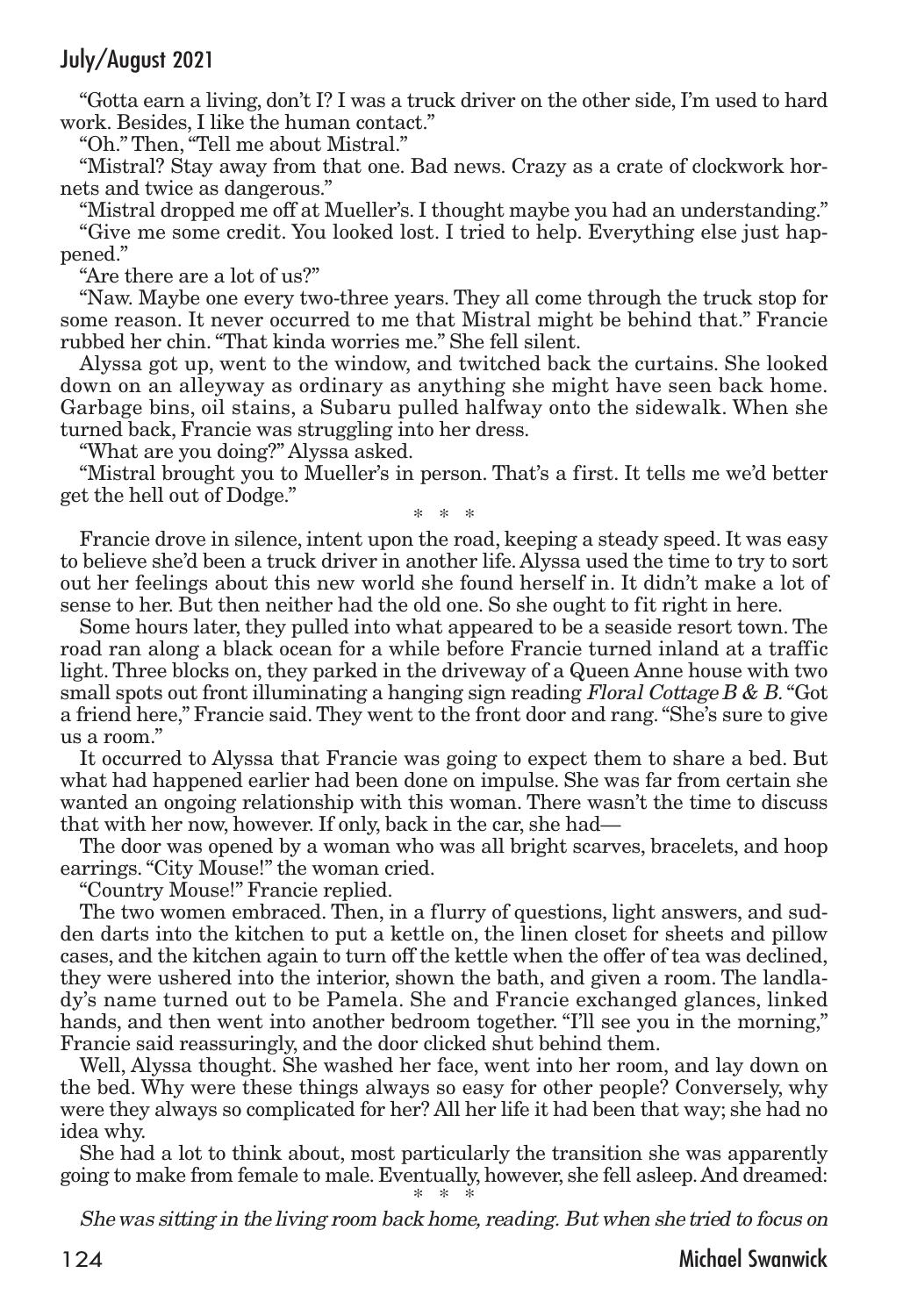the words on the page, they writhed and twisted in her vision, turning to meaningless glyphs. So she put down the book on the side table and lifted the next from the to-beread stack. Then she flipped to the title page, which opened <sup>a</sup> blue eye and looked at her.

Hastily, she turned the page. But the next page, which should have been the beginning of the first chapter, was <sup>a</sup> mirror, and in the mirror was her own face. Her features looked harsh and mannish. Horrified, she slammed the book shut.

"The truth hurts, doesn't it?" Sitting cross-legged in the air, red-soled Louboutin wingtips at eye level, was Mistral. "Too bad. Once seen, never unseen."

\* \* \*

The morning was as dark as the evening had been. But the kitchen clock said 7:15, and every now and then there was the soft drone of a car driving past. Evidently, this world had no sun. Pamela appeared, wearing a kimono, yawning and happy. Francie, following after, pulled out a chair for her and said,"No quiche and herbal tea today, sweetie. I'm fixing you a real breakfast." She set about making coffee and frying eggs, as if the place were her own.

They ate at the kitchen table.When the last bites of toast were done and the coffee refilled, Pamela said,"So. You have no money and your only friends in all the world are sitting here next to you. The first order of business is to find you a job. Do you have any skills?"

Stung to arrogance,Alyssa said,"I'm ex-military, ex-medical, ex-newspaperwoman, ex-business, ex-everything. I've been an artist, a spook, a musician, a farmer—you name it, I've done it."

Pamela raised her eyebrows. "Oh? Have you robbed a bank, begged on the street, sold your body? Worked the graveyard shift in a herring cannery?"

The contrariness that had ruined so many opportunities, and her first two marriages as well, rose to Alyssa's lips. But she choked it back."I'm sorry. I didn't mean to brag."

"So you're adaptable," Francie said. "That's good. What's your background like, hon?"

"My mother was a war correspondent. When I was six, she took me to one of those Middle Eastern wars where the bombing never stopped. We stayed in luxury hotels and we always had servants because things were so desperate people would work for almost nothing. If I dropped something, I clapped my hands, and our 'girl' would pick it up for me. I was dreadfully spoiled."

"That sounds . . . interesting," Pamela said.

Francie added,"Was it fun for you?"

"One day mother took me along to an interview with a warlord of no lasting significance, and he staged an execution for us: a black marketeer accused of price gouging food. I saw his head explode. Another time, I forget why, I was waiting in the limo for my mother when a horse-drawn wagon filled with corpses went by. How they stank! The driver rolled up the windows and turned on the air conditioning. When I asked about the bodies, he turned up the radio. Fun? No. But it taught me a great deal about people; I haven't been surprised by anything they did since. I never could get an explanation from my mother as to why she thought bringing me along was a good idea."

Francie put a hand over hers."Did you ask your father?"

"Oh, him. He was a lawyer; he stayed in New York. Anyway, nobody took him very seriously. Everything that ever happened in our lives was all about my mother. If you knew her, you'd understand."

Pamela left the room and returned with an atlas. Reclaiming her seat, she opened it."Let's put off the job for a minute. Where do you think you might want to live?"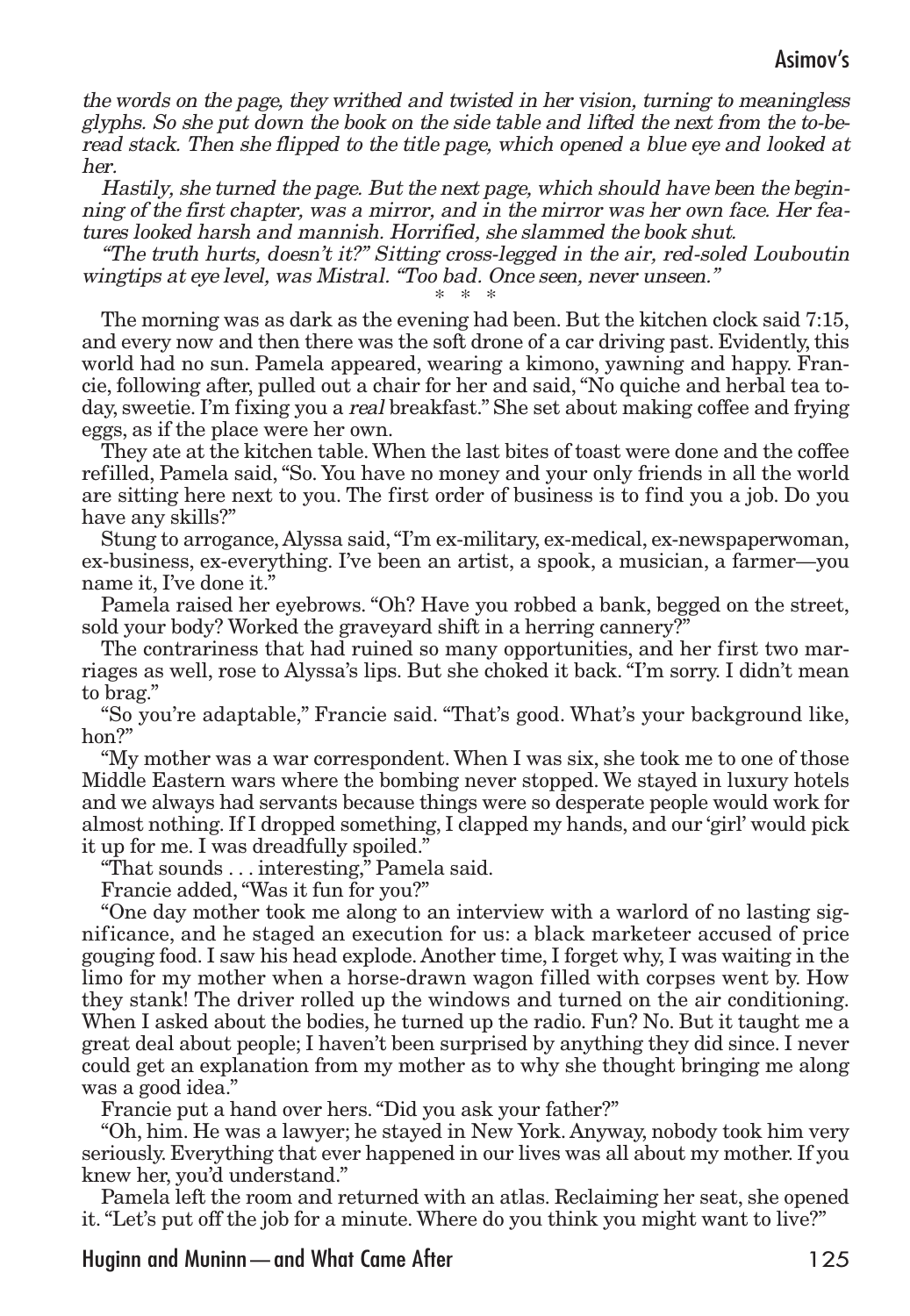# July/August 2021

"Anywhere in the world, you mean?"

"Got a passport, hon?" Francie asked."Because if not . . ."

Flipping pages, Pamela said, "You'll want to keep a low profile, so I would recommend one of the Jeffersonian states. Metropotamia, maybe? Not Equitasia, you wouldn't like it there. Pelisipia's nice this time of year." The maps made no sense to Alyssa until she realized that they had been mirror-flipped so that the West Coast was to the right and the East Coast to the left.The land between the Mississippi and the Appalachians was divided into states with unfamiliar names. The rest of the country was more or less as she knew it.

Possibilities were argued, discarded, adopted. Phone calls were made. In surprisingly little time, Alyssa had a Tuesday appointment with the features editor of the Fort Pontchartrain Times, where there was an opening for the position of movie reviewer."I'll close the inn for a few days and drive you up," Pamela said."The resort's in the doldrums this time of year, and I do all my business by cell phone anyway. I can make a little vacation of it."

"Sorry I can't come with you," Francie said. "But Mueller's needs me. If I'm away too long, everything falls apart."

"I'll pack you a lunch. If Alyssa and I get an early start, we can be well on our way to Metropotamia by nightfall."

What Pamela meant by nightfall in a world with no discernable sun, Alyssa did not ask. Instead, she said, "Before you go, tell me. What's the deal with Mistral? I think it's time you leveled with me."

Francie looked at Pamela, who gave her a slight nod. "Honestly?" Francie said. "Nobody knows, really. Mistral just showed up one day. She's capricious. I think maybe she's a god."

"A demon," Pamela corrected her."He's a demon."

"Whatever she is, she's dangerous to cross. You know how when you go through the mirror, it changes your gender? That's a lot of power. Think about it."

"I have." Alyssa had thought of little else since arriving here.

"Well, you learn the ins and outs of it and you can use that power. Like when Pamela lit the candles last night. . . . Oh, I guess you weren't there. Anyway, she didn't use matches. She can do a lot more than that, too."

Now Pamela spoke up: "Last time I was young, I was mad for flying. I spent half my life on a broomstick. Of course, I had the body for it then."

"You were talking about Mistral," Alyssa reminded her.

"Mistral's got that kind of power, only a hundred times as much as the two of us combined. And I think we've said enough on that subject," Pamela said.

"More than enough," Francie agreed.

"Anyway," Pamela said, "it's all we know." And no amount of urging would make her speak further. Nor Francie either.

\* \* \*

Pamela made a brown bag lunch, carried Francie's travel bag to the car, and shared a long, comfortable kiss with her that Alyssa couldn't help envying. Then she came back inside and said,"Let's get you packed. We're not quite the same size, but some of my clothes ought to do," and bustled off into the far recesses of the inn.

Alyssa poured herself a cup of coffee, sat down at the kitchen table, and wrapped both hands around it, savoring the heat, savoring the pain. Staring down into its black depths, she felt herself again slipping into a dream. \* \* \*

She was in <sup>a</sup> diner, having <sup>a</sup> pleasant chat with Mistral when Mistral said, "Hey! Want to see my imitation of <sup>a</sup> cat?"

"No," Alyssa said. "I most emphatically do not."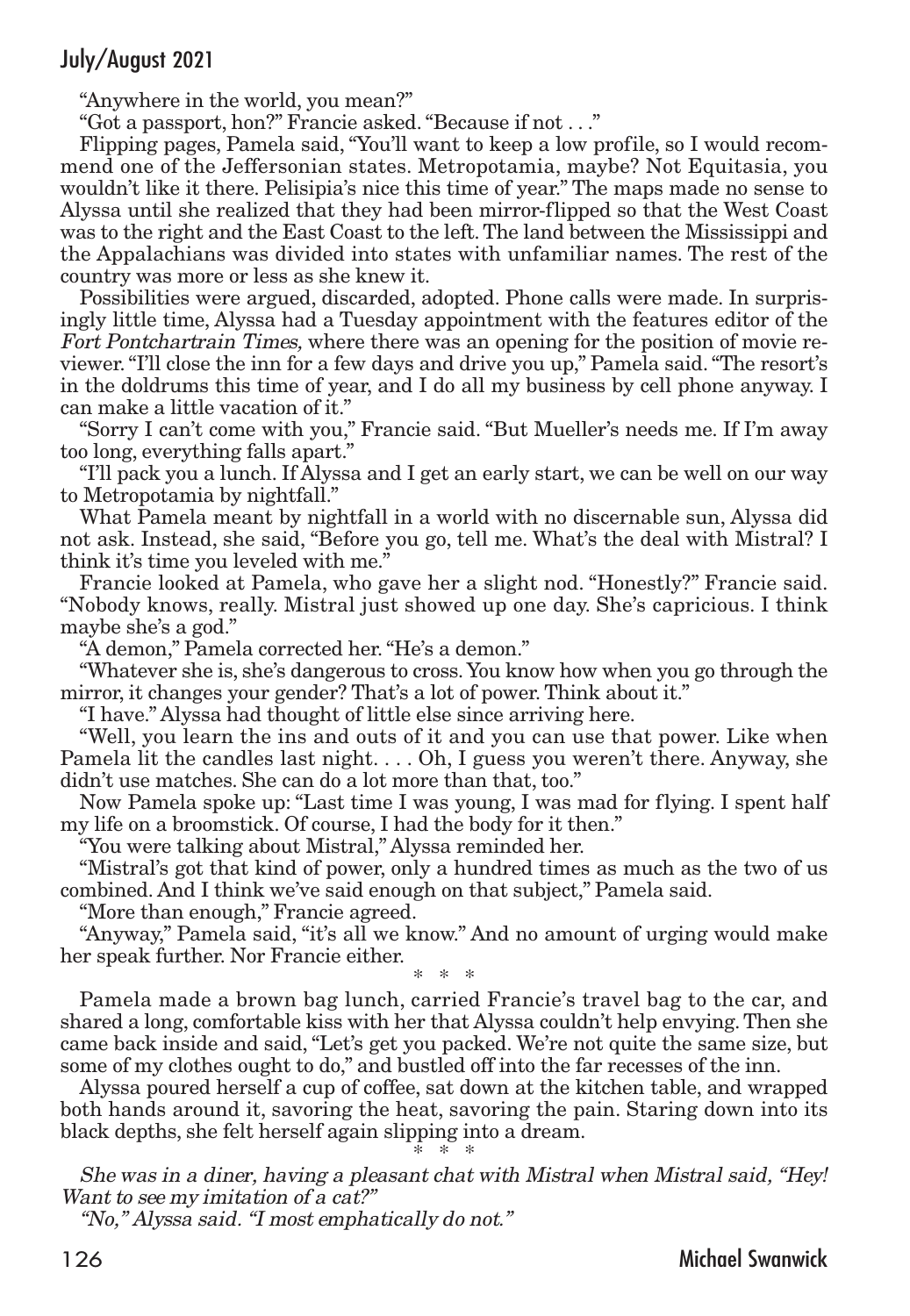"You'll love it!" Mistral climbed onto the table and struck <sup>a</sup> feline pose—crouched, hands fisted into front paws tidily together on the tabletop, head held up proudly. They looked <sup>a</sup> lot like the cat-goddess Bast—alert, noble, serene. Then they pushed <sup>a</sup> cup of hot coffee into Alyssa's lap.

Outraged, Alyssa leapt to her feet, slapping at the ugly brown stain on her Chanel suit. "What the hell did you—?"

But now <sup>a</sup> wracking cough made Mistral's entire body shudder. Alyssa thought they were pretending to hack up <sup>a</sup> hairball, but whatfinally came pouring out of their mouth was an enormous green tentacle that flopped down on the floor before her. Still, Mistral continued hacking and coughing.

Another tentacle gushed forth. Then another. And another. Soon, neither Mistral nor the table were visible for the mound of slime-green and slug-gray tentacles. They swayed as if alive, and some reached playfully for Alyssa, as if to draw her in.

Alyssa seized the nearest tentacle. It was barely substantial and shattered at her touch like sea-foam. Then she was wading into the mound of filth, smashing the tentacles to nothing with her fists. It was no easy task, for even as she destroyed them new tentacles were being barfed up. But finally she had fought and demolished her way to the heart of the tangle.

There was nothing there—not Mistral and not even the table.

\* \* \*

"Ready?" Pamela asked."I've packed a picnic hamper with a baguette, mushroom pâté, grapes, and a thermos of iced green jasmine tea, so we can stop at a state park and make a feast of it."

"We're not going anywhere," Alyssa said.

Pamela stepped back, as if affronted. But there was the slightest hint of a smile on her lips."What are you saying?"

"I'm saying that I can't believe you'd go through all this trouble for me just out of pure niceness. Not that you're not nice. But with the possible exception of the Dalai Lama, nobody's that nice. Closing your business in order to drive someone you've just met halfway across the country for a job interview? Without one word of complaint or self-congratulation? Francie was hard enough to believe in. You're a unicorn."

"I suppose I am,"Pamela said."In a way."With both hands, she seized the front of her blouse. Then she ripped it open—and her body and her face and the kitchen as well. \* \* \*

Alyssa had taken LSD once, clinical grade stuff straight from Sandoz, back in the sixties—even her husband didn't know this—under medical supervision. The overture, as she thought of it, of the experience had felt much like this. She was on a dance floor under a starry, moons-filled sky in a clearing in a lilac forest.There were hummingbirds in the air and luminous monkeys swinging from tree to tree. A jazz band was playing "Stormy Weather."

She and Mistral were slow dancing.

Mistral led, of course, Alyssa's status still being in flux.They were the best dancer Alyssa had ever known—light, natural, effortlessly in control. But that didn't make her like them any better."What now?" Alyssa asked.

Mistral shrugged."I had a series of experiences planned for you before I made my pitch, culminating in your first time in a male body with a woman. But you got ahead of things. As usual, I might add."

"You talk as if you know me, and you act as if you have the right to tell me what to do."

"Of course I do, dear. Haven't you figured out who I am yet?"

"No."

"Give it time. It will come to you."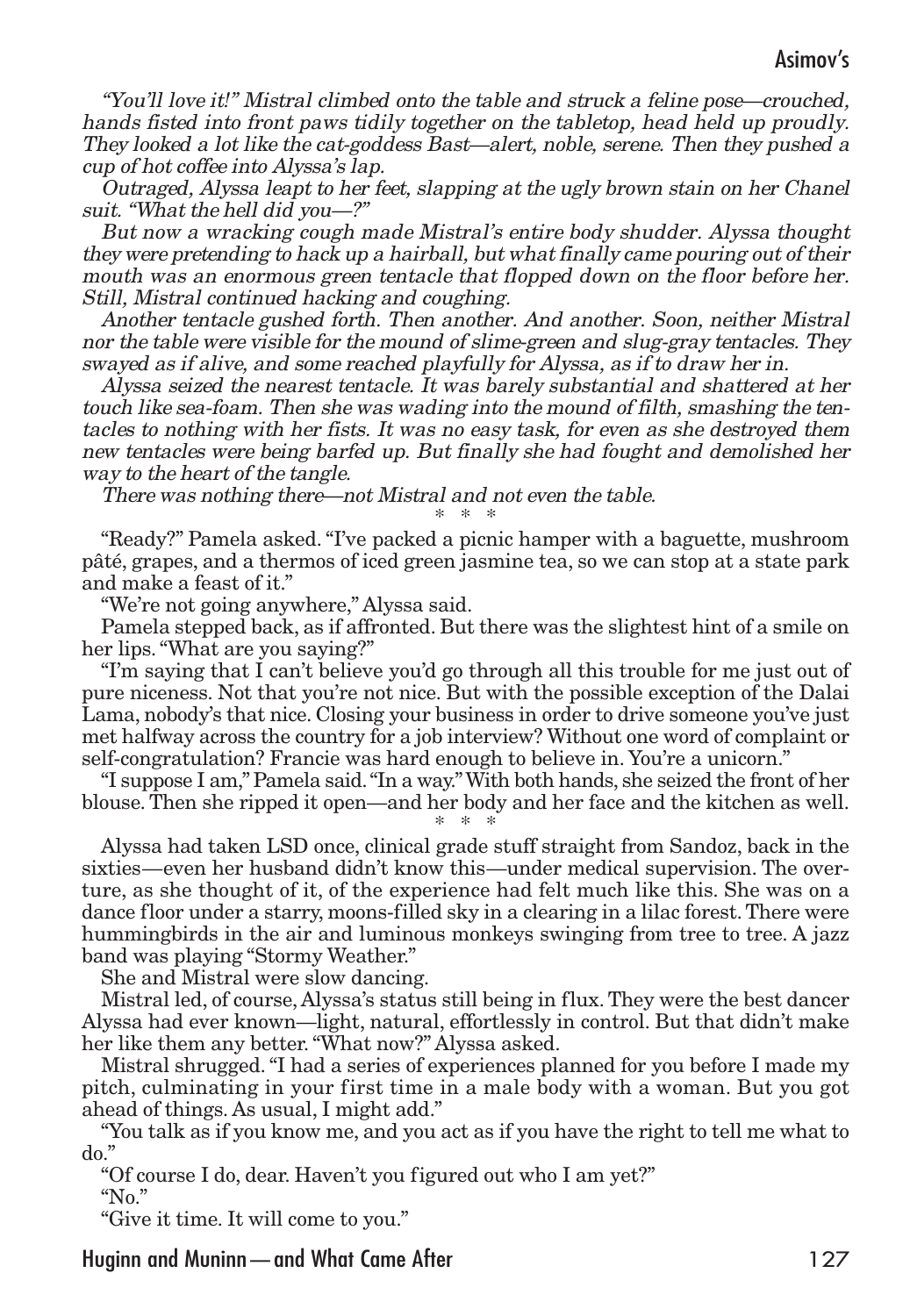# July/August 2021

The music ended. They went to a table. Mistral held out a chair for Alyssa, then sprawled in the one opposite. Glasses of champagne appeared before them."I'll cut to the chase. I like my gender and age exactly as they are—and that requires that I make frequent trips to the other side of the mirror. But this world is much like Mueller's without Francie. If I'm away too long, people get notions. I need a second in command to look after things in my absence."

"A flunky, you mean."

"Potato, potahto."

A long silence. Then Alyssa said, "Isn't this the part of the melodrama where you promise me limitless power and wealth?"

"If you can't see all that for yourself, then you're not the person I'm sure you are." "Okay. Okay. That brings us to the next question: Why me?"

"Because I trust you, sweetie. Also, knowing you as I do, I'm sure you're right for the job." A pack of cigarettes appeared on the table. Mistral extended a languid arm, tapped one out, and lit it. Smoke oozed from their nostrils.

Alyssa sat up straight. There was something hauntingly familiar about that combination of gestures. Alyssa had seen that micro-performance hundreds of times. Always, always, always performed by one and only one person. . . .

"—Mother!"

"Ah. The dime drops at last."

It made perfect sense, in its own hallucinatory way, that the woman who had haunted her life would haunt her afterlife—or whatever this was. But even as Alyssa thought that, she knew it wasn't true. It was just too pat, too tidy, to be true. The Universe was a messy place, and life was a messy business. Only simple matters had simple solutions and only simple minds thought otherwise. "It can't be. To begin with, you're dead."

"Yes, I'm sure she was careful to leave that impression." Francie pulled out a chair and sat down."Ooh, champagne. Is there a glass for me?"

There was.

"Francesca," Mistral said."And me without a fly swatter."

They were back in the room where Alyssa had first entered the mirror world. The corpse still lay facedown on the Bokhara among scattered chess pieces and playing cards. The mirror over the mantelpiece was a rectangle of silver mist. But the table and chairs remained exactly as they had been at the edge of the dance floor. Alyssa took a sip of her champagne. It was very dry and so cold that it stung, which was how she liked it. But of course anyone—or anything—capable of imitating her mother so well would know. "You can stop pretending," she said, "the both of you."

Francie sighed."I told you that being her mother was a smidge too far."

"It's what she wanted most—the chance to get the old bat in her clutches and squeeze some answers out of her. Was I supposed to deny her that?"

"Game time is over," Alyssa said."You both know what I want to know. Which one of you is going to tell me?"

"It really doesn't matter," either Mistral or Francie said."We're both aspects of the same thing.When you passed through the mirror, you created a pocket universe.There are potential universes in every dust mote, atom, and quark in existence.Almost all of them are void and without form. We were one such. Then you brought us to life."

"We like being alive," the other said. "So, to keep you here, we gave you things we knew you would enjoy. Darkness. Mystery. A new gender. The kind of friends you never got to have in your old world. An adversary for you to outwit and overcome a kind of trickster or spirit guide to challenge and allure you." (Alyssa had read Jung, so she knew that Mistral was being defined as her animus. But she did not feel it was worth interrupting the flow of words to mention that.) "Here, you can